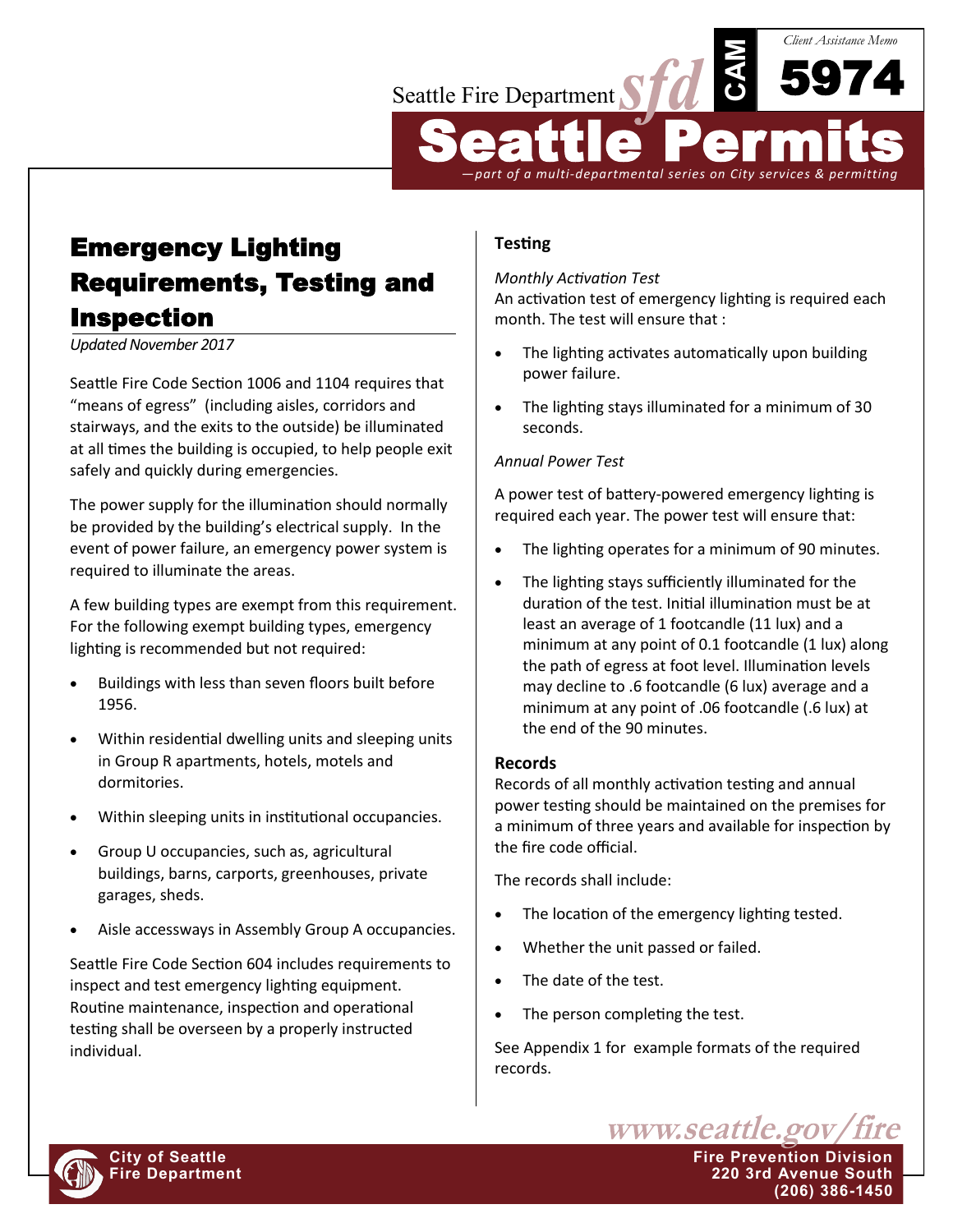### **Appendix 1:**

# **Example of Emergency Lighting Testing and Inspection Records**

### *Monthly Activation Test Record*

Monthly pass or fail test of lighting to ensure automatic activation upon building power failure and 30 seconds of illumination.

| Month                    | Date       | <b>Location of Light</b> | <b>Pass or Fail</b>                  | <b>Individual Conducting</b><br><b>Test</b> |
|--------------------------|------------|--------------------------|--------------------------------------|---------------------------------------------|
| January                  | 01/10/2015 | <b>Back hallway</b>      | Pass activation<br>Pass illumination | John Smith                                  |
|                          |            | Front hallway            | Pass activation<br>Pass illumination | John Smith                                  |
|                          |            | Side door                | Pass activation<br>Pass illumination | John Smith                                  |
| February                 | 02/08/2015 | <b>Back hallway</b>      | Pass activation<br>Pass illumination | John Smith                                  |
|                          |            | Front hallway            | Pass activation<br>Pass illumination | John Smith                                  |
|                          |            | Side door                | Pass activation<br>Pass illumination | John Smith                                  |
| March                    | 03/09/2015 | <b>Back hallway</b>      | Pass activation<br>Pass illumination | Jane Smith                                  |
|                          |            | Front hallway            | Pass activation<br>Pass illumination | Jane Smith                                  |
|                          |            | Side door                | Pass activation<br>Pass illumination | Jane Smith                                  |
| April                    | 04/10/2015 | Back hallway             | Pass activation<br>Pass illumination | John Smith                                  |
|                          |            | Front hallway            | Pass activation<br>Pass illumination | John Smith                                  |
|                          |            | Side door                | Pass activation<br>Pass illumination | John Smith                                  |
| Continued for each month |            |                          |                                      |                                             |